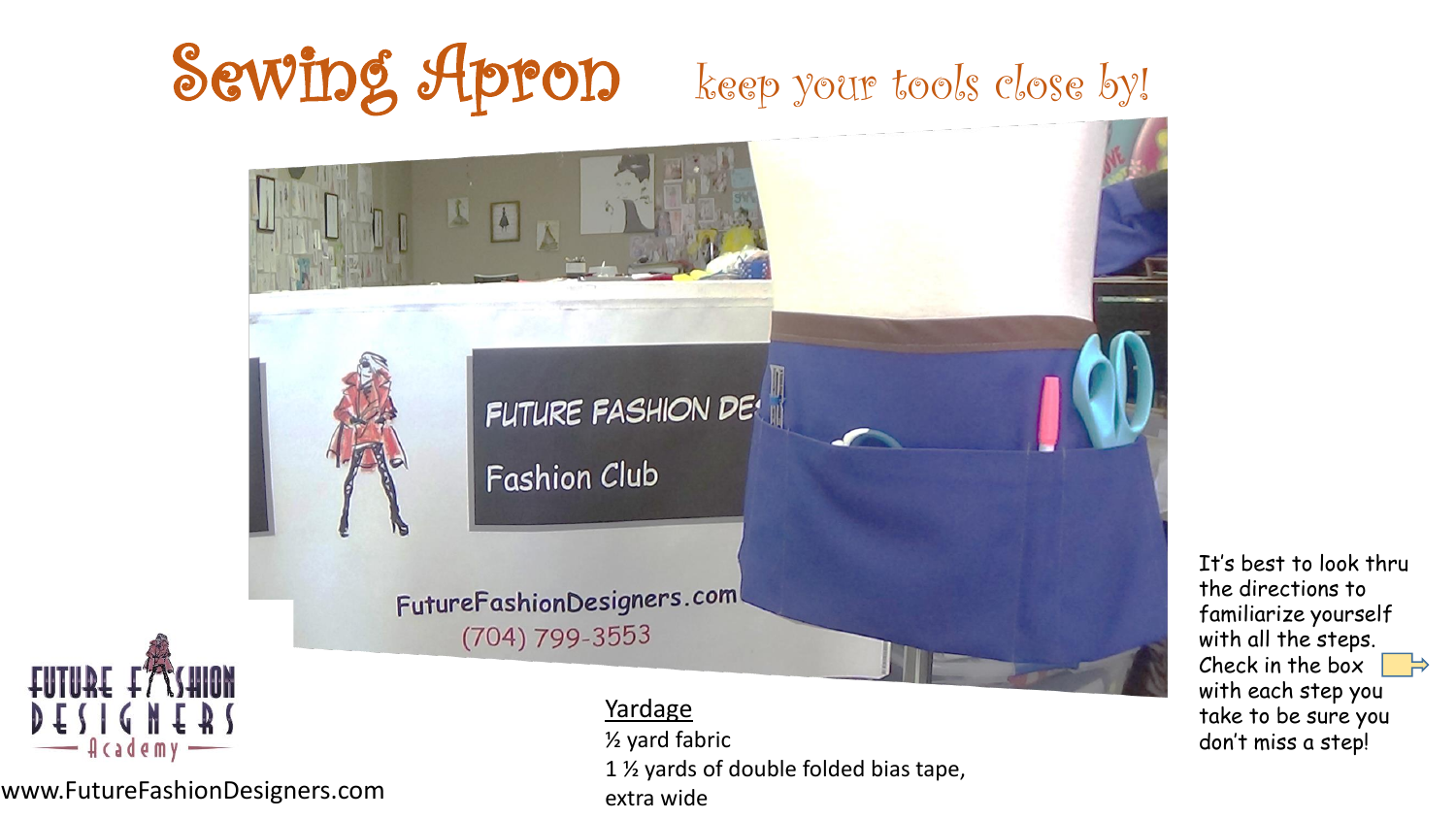

1. Tape the 4 pages of pattern paper together at the connection dots, be sure not to overlap the paper. Cut the pattern out on the bold line.



**4.** With the right sides (pretty sides) of fabric together, pin to sew, matching edges and notches.



**5.** Then mark a 5/8 inch seam allowances around 3 sides, leaving the top open. Mark where you will pivot at lower edges.



**2.** Layout the fabric, folding the fabric in half to cut 2 fabric pieces, be sure the fabric is even and smooth before you start.

Pin the pattern down close to the edges and cut right along the cutting line.







**3.** After cutting the fabric keep the pattern on and make little clips at notch points, this will help when matching up your fabric after the pattern is taken off.



**6.** Stitch around the 3 sides leaving the top open, be sure to reverse stitch at the beginning and ending of your stitches.



**7.** Clip the bottom corners for smoother corners when turning it right side out. Be sure not to clip the stitches or you'll have a hole.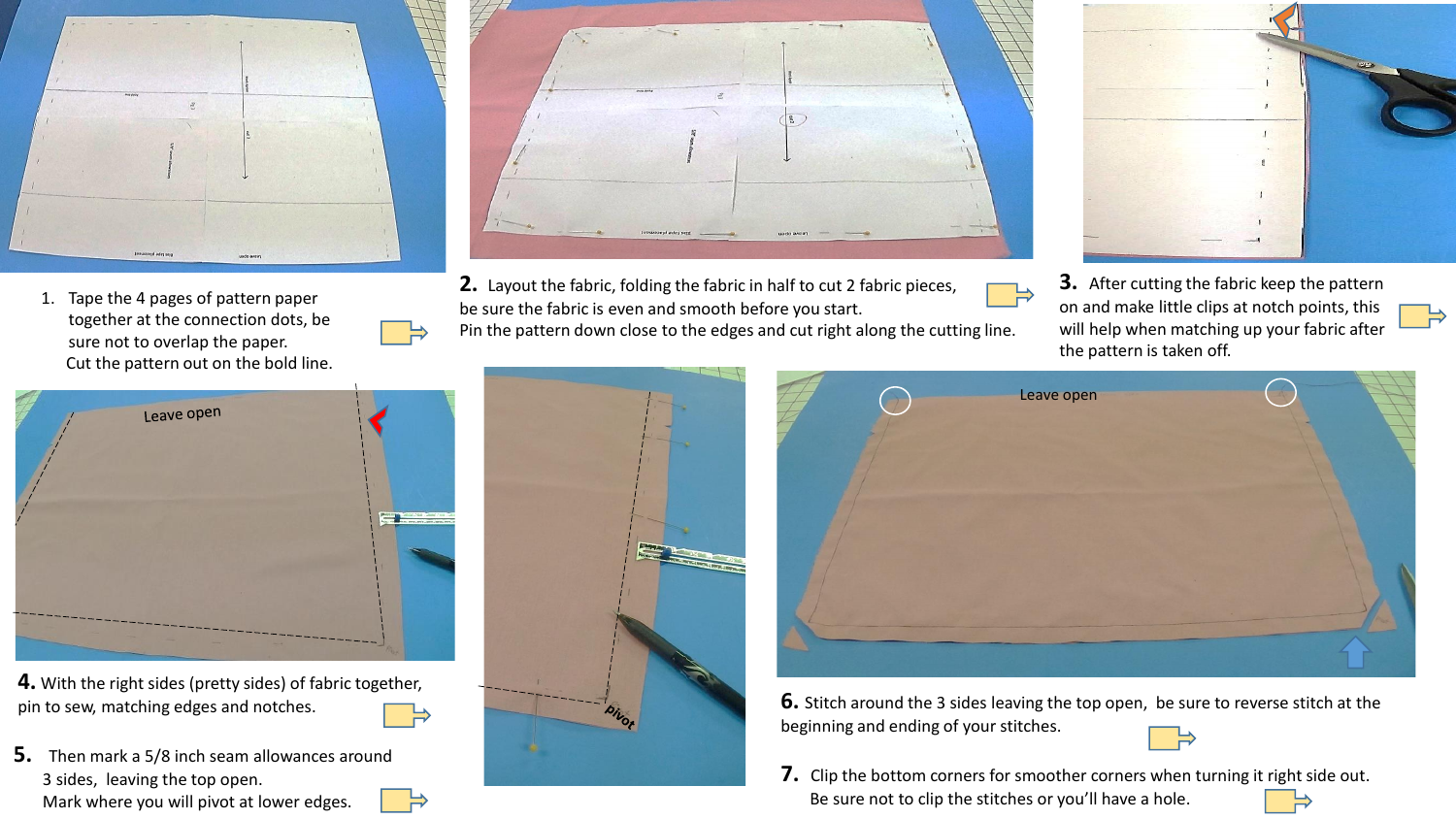

**8.** Turn right side out, use a point turner (or a pencil) to get the corners sharp and all the way out. And then press really well.



**11**. Stitch edges thru all the thicknesses, be sure to reverse stitch at the top and bottom



**9.** From the top edge, measure down 3 inches, marking a line all the way across.







13. Stitch at your marks, be sure to reverse stitch at the top and bottom of all the lines you stitch.



This is where the bottom edge will fold up to. **10**. Fold the lower edge to meet at the marked line, press. Then pin at sides, thru all thicknesses to prepare to sew.